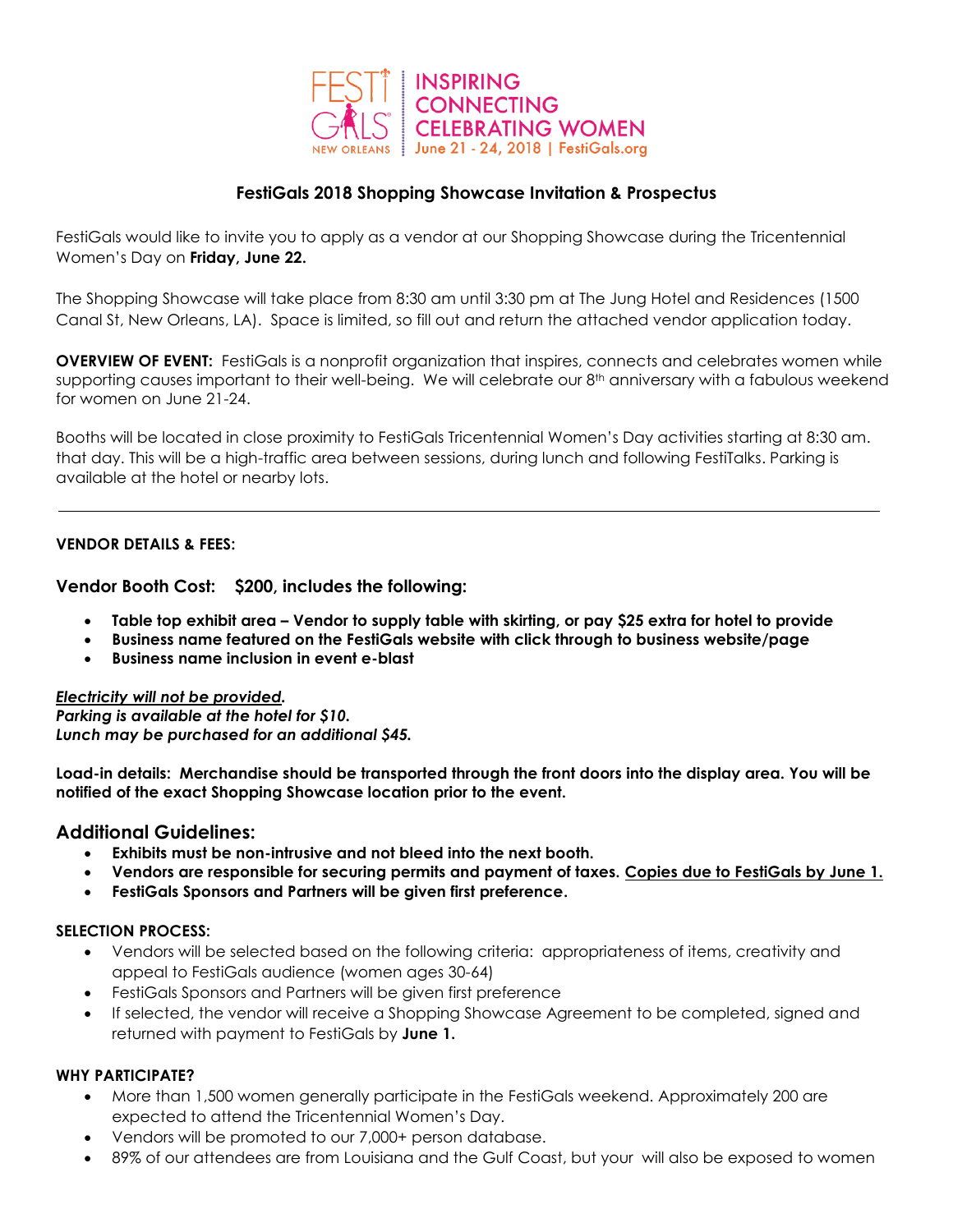around the country. Past FestiGals participants came from 16 states including New York, Texas, Florida, Illinois, Maryland, Wisconsin and Virginia.

The household income of attendees ranges from \$100,000-\$150,000.

# **EXHIBIT SET UP & REQUIREMENTS:**

### **Set up between 7:30 AM - 8:30 am for the all-day showcase on Friday.**

**No exceptions will be made on set up times due to the high traffic location for the Shopping Showcase.**

**\*FestiGals & The Jung Hotel and Residences are not responsible for exhibits left unattended.**

**PERMITS:** Vendors are responsible for securing permits & payment of taxes. Copies of your tax form are due to FestiGals by June 1.

**EXHIBIT HOURS:** Friday, June 22, 8:30 am – 4:00 pm **EXHIBIT DISMANTLE:** Friday, June 22, 4:00 pm -- 5:00 pm

**PAYMENT POLICY:** If accepted, FestiGals must receive your payment in full by **June 1, 2018.**

If you need assistance or additional information not covered in this email, please contact Allena Fleming.

Thank you and we look forward to showcasing your goods and services,

Allena Fleming FestiGals Shopping Showcase Coordinator [afleming@accent-dmc.com](mailto:afleming@accent-dmc.com) | 504-524-1227

Sandra Dartus FestiGals Partnership Liaison [sandra@festigals.org](mailto:sandra@festigals.org) | 307-699-2026

> 615 Baronne Street, Suite 303, New Orleans, LA 70113 | (504)524-1227 **Tax ID: 45-3087795** | [festigals.org](http://www.festigals.org/)

> > **D** @FestiGalsNOLA @ @FestiGalsNOLA FestiGalsNewOrleans

FestiGals is a nonprofit organization that inspires, connects and celebrates women while supporting causes important to their wellbeing. Founded & Produced by Diane Lyons & ACCENT New Orleans, a DMC Network Company